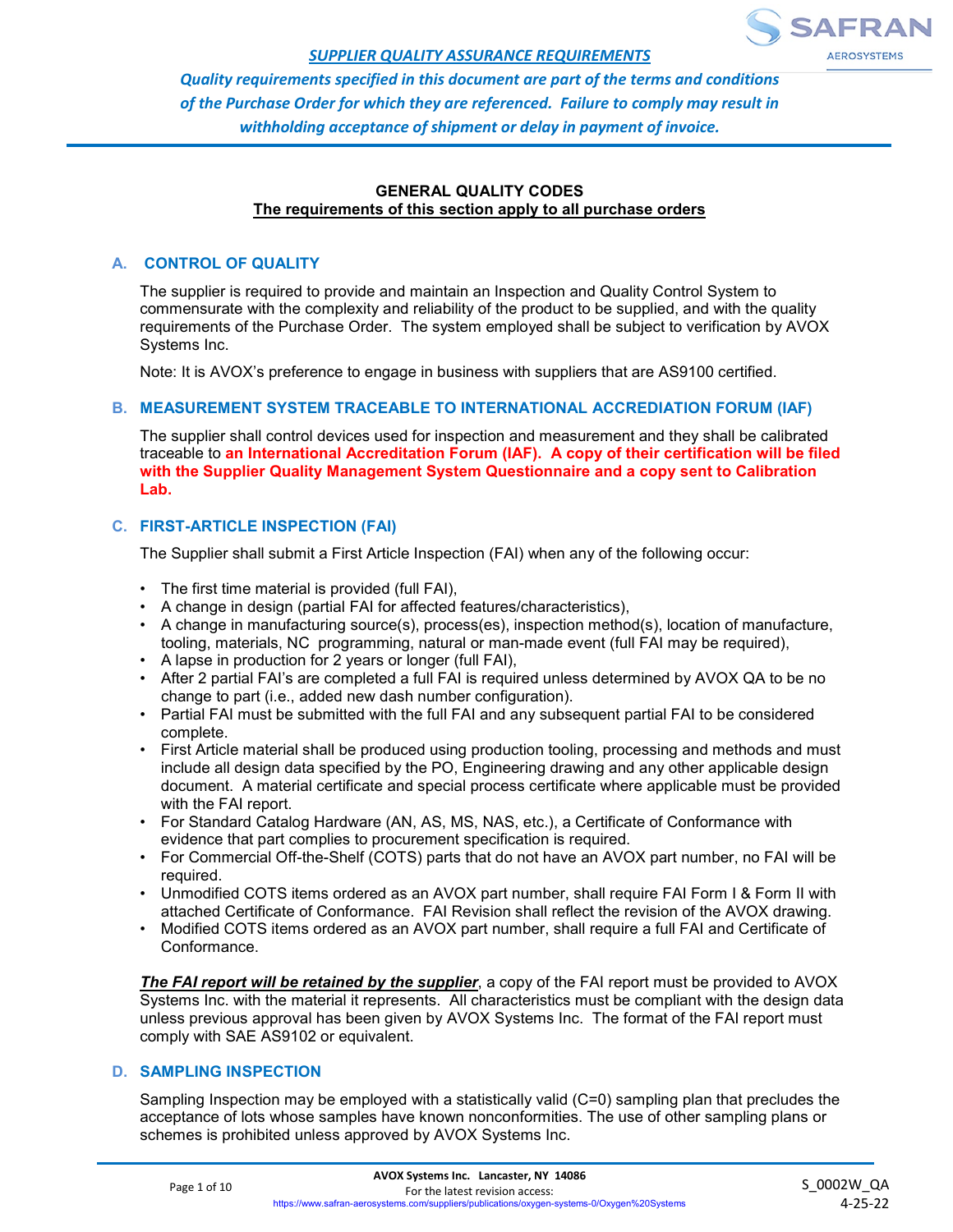

*SUPPLIER QUALITY ASSURANCE REQUIREMENTS Quality requirements specified in this document are part of the terms and conditions of the Purchase Order for which they are referenced. Failure to comply may result in withholding acceptance of shipment or delay in payment of invoice.*

# **E. SUB-TIER SUPPLIER FLOW DOWN**

The supplier is required to flow down all AVOX Systems Inc. purchase order requirements to sub-tier suppliers including but not limited to requirements contained herein, AVOX Terms and Conditions, design data and any special instructions, etc.

# **F. SUPPLIER CONTROLLED PRODUCT/PROCESS CHANGES**

Notify AVOX Systems Inc. Purchasing Department prior to incorporating any change or substitutions for product ordered. Changes to tools, fixtures, molds, dies or other process controls, which may affect fit, form, or function must have written AVOX Systems Inc. approval.

# **G. WORKMANSHIP QUALITY**

See ER2253 Workmanship Standards Guideline.

# **H. SURFACE TEXTURE**

See ER2253 Workmanship Standards Guideline, para. 5.2

# **I. RECORD RETENTION**

The supplier shall maintain on file at the supplier's facility, quality records traceable to the conformance of product delivered to AVOX Systems Inc. The supplier shall make such records available to regulatory authorities and AVOX Systems Inc. representatives. The supplier shall retain such records for a period of not less than 10 years from the date of shipment. At the expiration of the 10 years the supplier is to contact AVOX Systems Inc. for disposition of records.

#### **J. CONTAMINATION CONTROL** (Part Cleanliness Requirement ref SAE ARP1176)

Components and/or assemblies being supplied have LIFE-SUPPORT BREATHING APPLICATION.

Components shall be provided "Shop Clean", (ref. SAE ARP 1176, 2.2, Gross Cleaning definition) upon receipt, capable of meeting SAE ARP1176-3, cleanliness levels after precision cleaning has been completed at AVOX Systems.

Shop Clean, Parts shall be "visibly clean". An item is visibly clean with the absence of all particulate visible to the normal unaided (except corrected vision) eye, and non-particulate pass the "Wipe Inspection", (ref SAE ARP 1176, 5.2.3).

Visual Inspection methods, (after precision cleaning at AVOX Systems.)

White light, to detect Particulate is identified as matter of miniature size with observable length, width, and thickness. (Under proper illumination, the unaided eye should find particulate down to 70 um.)

Wipe test, to discern rejectable non-particulate contaminant. Tarnish and stains are not rejectable criteria provided parts pass wipe test evaluation (ref. SAE ARP 1176, 5.2.3)

Discoloration due to welding, passivation, oxidation, etc. will be permitted providing no scale or rust is associated with the discoloration.

Hanging burrs, scale, imbedded or attached particulate and loose materials such as chips and flakes must be removed. The use of organic based corrosion/tarnish inhibitors or sealers is prohibited. Packaging used shall maintain cleanliness during shipment and storage.

Reference AVOX, Contamination Assessment Process, M\_0243\_QA

# **K. MERCURY EXCLUSION CLAUSE**

Mercury Contamination – (i.e., during the manufacturing process, test or inspections). Supplies offered shall not come in direct contact with mercury or any of its compounds nor with any mercury containing devices employing a single boundary of containment (A single boundary of containment, is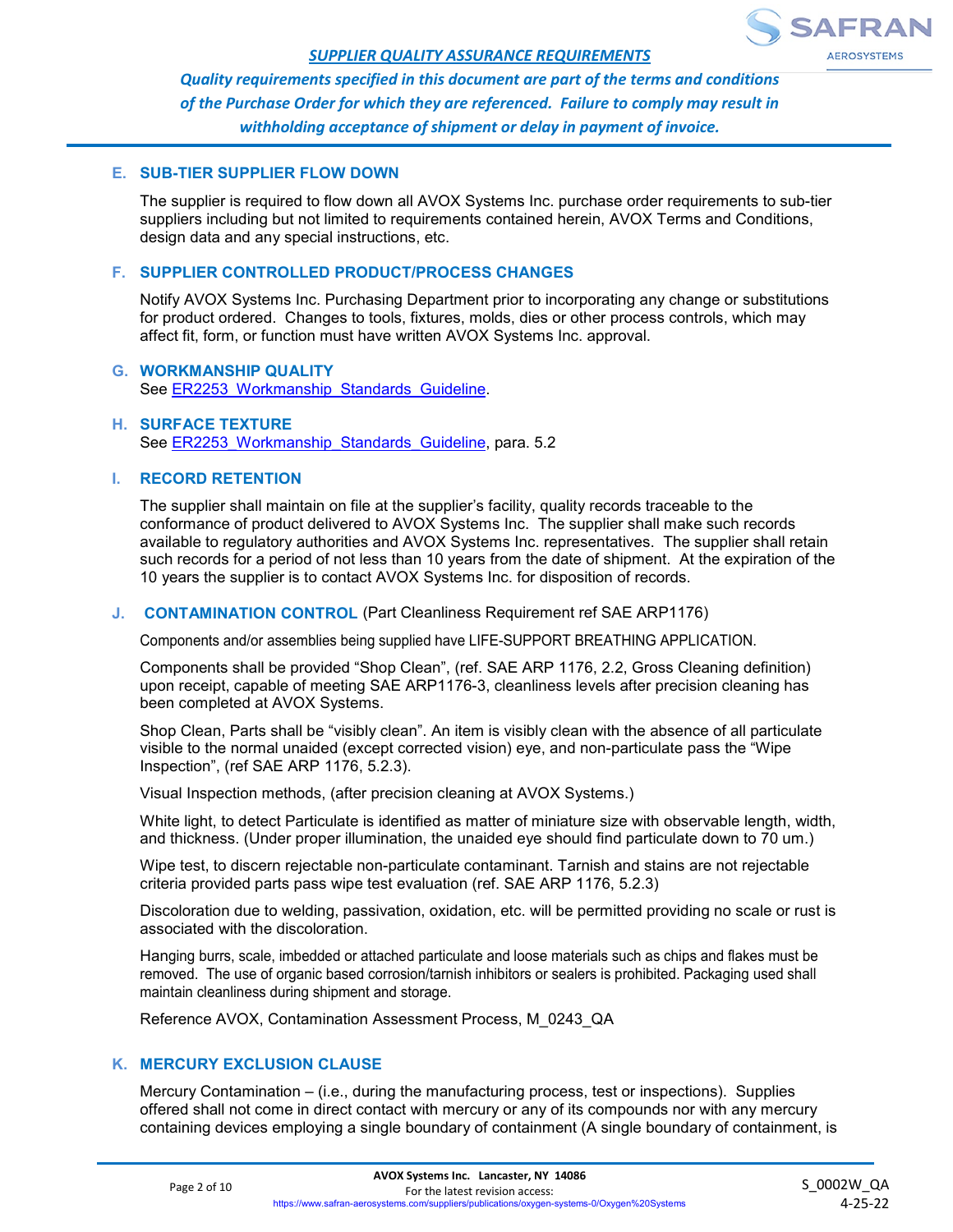

*Quality requirements specified in this document are part of the terms and conditions of the Purchase Order for which they are referenced. Failure to comply may result in withholding acceptance of shipment or delay in payment of invoice.*

one which is not backed by a second seal or barrier to prevent contamination in event of rupture of the primary seal or barrier). Mercury contamination of the supplies will be cause for rejection of the supplies.

# **L. OXYGEN COMPATIBLE ELASTOMERS & LUBRICANTS**

Assemblies offered containing elastomers and/or lubricants must be considered compatible with oxygen. A listing of all elastomeric compounds and/or lubricants contained in the products offered is to accompany each shipment of product.

### **M. NON-CONFORMING PRODUCTS**

Shipment of product which knowingly fails to conform to AVOX Systems Inc. drawings and specifications is prohibited without written approval from AVOX Systems Inc. via formal submission of Supplier Waiver/Deviation. Supplier waivers will not be accepted for TSO/PMA parts. Per FAA CFR regulations, AVOX Systems must ensure that each TSO/PMA article conforms to its approved design and is in a condition for safe operation.

Notification to AVOX is required in the event of a product or component delivered to AVOX is later found to be nonconforming. Details of the nonconformance including delivery and quantities are required.

# **N. TEST REPORTS RAW MATERIAL/CHEMICAL/PHYSICAL**

Each shipment shall be accompanied by a copy of the original test report containing quantitative data for the chemical analysis and/or physical properties, as applicable, for the material supplied or used in the manufacture of the product. (i.e. forging, casting, plate, bar, chemical).

# **O. CERTIFICATION OF CONFORMANCE**

Each shipment shall be accompanied by a signed and dated certification which will include the AVOX Systems Inc.; Purchase Order number, and part number with current revision\*, the quantity from each lot, supplier's P/N, "Date of Manufacture"\*\*, and as applicable: serial number(s), lot/batch or heat number(s), shelf life/expiration date (refer to section T.). Certificate of Conformance shall include a positive statement of product conformance.

The information contained on the barcode shipping label (See S 0011W\_IT\_2D\_Data\_Matrix\_Supplier Label Specification) and all associated documentation must agree.

See Table 1 on the following page for detail regarding the handling of Revision and Manufacturing Date on the Certificate of Conformance and 2D Barcode Shipping Label.

TABLE 1. Certificate of Conformance and 2D Barcode Shipping Label Requirements – Handling of Revision and Manufacturing Date.

| <b>QUESTIONS</b>                                    |                                                                                 |                                              | <b>ACTIONS</b>                              |                                                      |                                                |                                                             |
|-----------------------------------------------------|---------------------------------------------------------------------------------|----------------------------------------------|---------------------------------------------|------------------------------------------------------|------------------------------------------------|-------------------------------------------------------------|
| Does part<br>have an<br><b>AVOX Part</b><br>Number? | Is part a<br>Commercial-<br>Off-the-Shelf<br>(COTS)<br>AN, AS, MS, NAS<br>part? | Does part<br>have a<br><b>Shelf</b><br>Life? | <b>Place</b><br><b>Revision</b><br>on Cert? | Place<br><b>Revision</b><br>on 2D Shipping<br>Label? | Place<br><b>Manufacturing Date</b><br>on Cert? | Place<br><b>Manufacturing Date</b><br>on 2D Shipping Label? |
| <b>YES</b>                                          | <b>NO</b>                                                                       | NO <sub>1</sub>                              | <b>YES</b>                                  | <b>YES</b>                                           | <b>YES</b><br>Mfg Date in<br>any date format   | <b>YES</b><br>Mfg Date in<br>mmyyyy format                  |
| <b>YES</b>                                          | <b>NO</b>                                                                       | <b>YES</b>                                   | <b>YES</b>                                  | <b>YES</b>                                           | <b>YES</b>                                     | <b>YES</b>                                                  |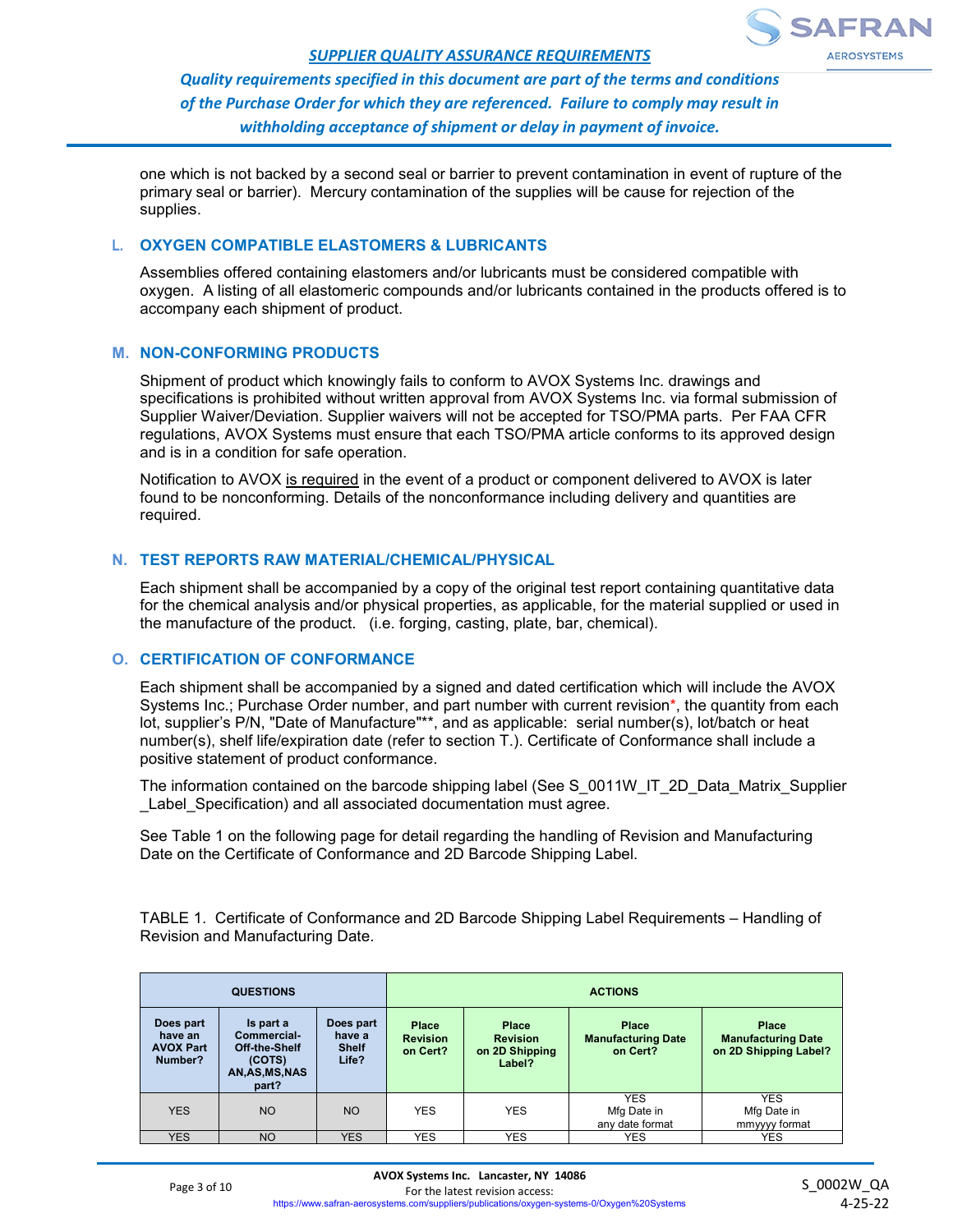

# *Quality requirements specified in this document are part of the terms and conditions of the Purchase Order for which they are referenced. Failure to comply may result in withholding acceptance of shipment or delay in payment of invoice.*

|            |            |                 |            |                        | Mfg Date in<br>any date format                      | Mfg Date in<br>mmyyyy format                     |
|------------|------------|-----------------|------------|------------------------|-----------------------------------------------------|--------------------------------------------------|
| <b>YES</b> | <b>YES</b> | <b>NO</b>       | <b>YES</b> | <b>YES</b>             | NO.<br>Instead use Ship Date<br>in any date format  | NO.<br>Instead use Ship Date in<br>mmyyyy format |
| <b>YES</b> | <b>YES</b> | <b>YES</b>      | <b>YES</b> | <b>YES</b>             | <b>YES</b><br>Mfg Date in<br>any date format        | <b>YES</b><br>Mfg Date in<br>mmyyyy format       |
| <b>NO</b>  | <b>YES</b> | NO <sub>1</sub> | NO.        | <b>YES</b><br>Use COTS | NO.<br>Instead use Ship Date<br>in any date format. | NO.<br>Use 000000 in Mfg Date<br>field           |
| <b>NO</b>  | <b>YES</b> | <b>YES</b>      | <b>NO</b>  | <b>YES</b><br>Use COTS | <b>YES</b><br>Mfg Date in<br>any date format        | <b>YES</b><br>Mfg Date in<br>mmyyyy format       |

# *NOTE: SPECIAL PROCESS CERTIFICATION*

When applicable, in addition to the above, each shipment shall be accompanied by a signed certification, from the processor, indicating the special process that was performed and the specifications/standards that it was performed and compliant. Inspection and test reports are to be maintained on file and available for review. Special processes include but are not limited to heat treating, welding, brazing, plating, and non-destructive testing processes such as x-ray, liquid penetrant, magnetic particle, ultrasonic, and visual inspection.

# *NOTE: SOURCE CONTROLLED ITEM*

Where Source Control is a requirement, objective evidence of the source of manufacture/process must be provided, i.e. manufacturer certification.

# **P. AVOX SYSTEMS INC. GOVERNMENT / CUSTOMER OWNED TOOLING AND FIXTURING**

Where AVOX Systems Inc., AVOX Systems Inc. customer or Government owned tooling and fixturing are used during the performance of this Purchase Order, the tooling and fixturing shall be maintained and stored in such a manner as to prevent damage and deterioration. Annual tool inspection is to be performed with records of results maintained by the Supplier. Notify AVOX Systems Inc., Buyer, should tooling require repair, rework or replacement.

# **Q. AVOX SYSTEMS INC. LOANED INSPECTION EQUIPMENT**

When standard gauging or other equipment is provided by AVOX Systems Inc. for use by the supplier during the performance of this Purchase Order, the equipment is to be maintained and used in a manner to prevent damage and deterioration. A calibration frequency is provided for loaned equipment, in the event this equipment remains at the supplier's facility beyond its scheduled calibration date, the Supplier is responsible to provide for such calibration by an AVOX Systems Inc. approved source or return the equipment to AVOX Systems Inc. for calibration. Exceptions will be approved by an AVOX Systems Inc. Quality Representative. The supplier is responsible for any repairs/replacement of loaned inspection equipment that is lost or damaged while in their possession.

# **R. PACKAGING**

See [ER2253\\_Workmanship\\_Standards\\_Guideline,](file://aoxfs01/mansysdev/NEW%20AOS/EXTRA%20WORK%20INSTRUCTIONS/ER2253.F.pdf) Para. 9.0

# **S. KEY CHARACTERISTICS**

When Key Characteristics are identified by AVOX, via Drawing Designation using the  $\vert$  KEY > symbol, or Purchase Order, the supplier is required to provide the following for these characteristics: KEY

- Control plan
- Measurement Systems Analysis (Accuracy and Gage R&R Studies)
- 30 pc Capability Study

Lot #1  $1$ <sup>st</sup> 30 pcs, Determine Cpk,<br>Lot #2  $1$ <sup>st</sup> 15 pcs + data from 1<sup>st</sup> 1

1<sup>st</sup> 15 pcs + data from 1<sup>st</sup> 15 pcs of lot#1, Determine Cpk,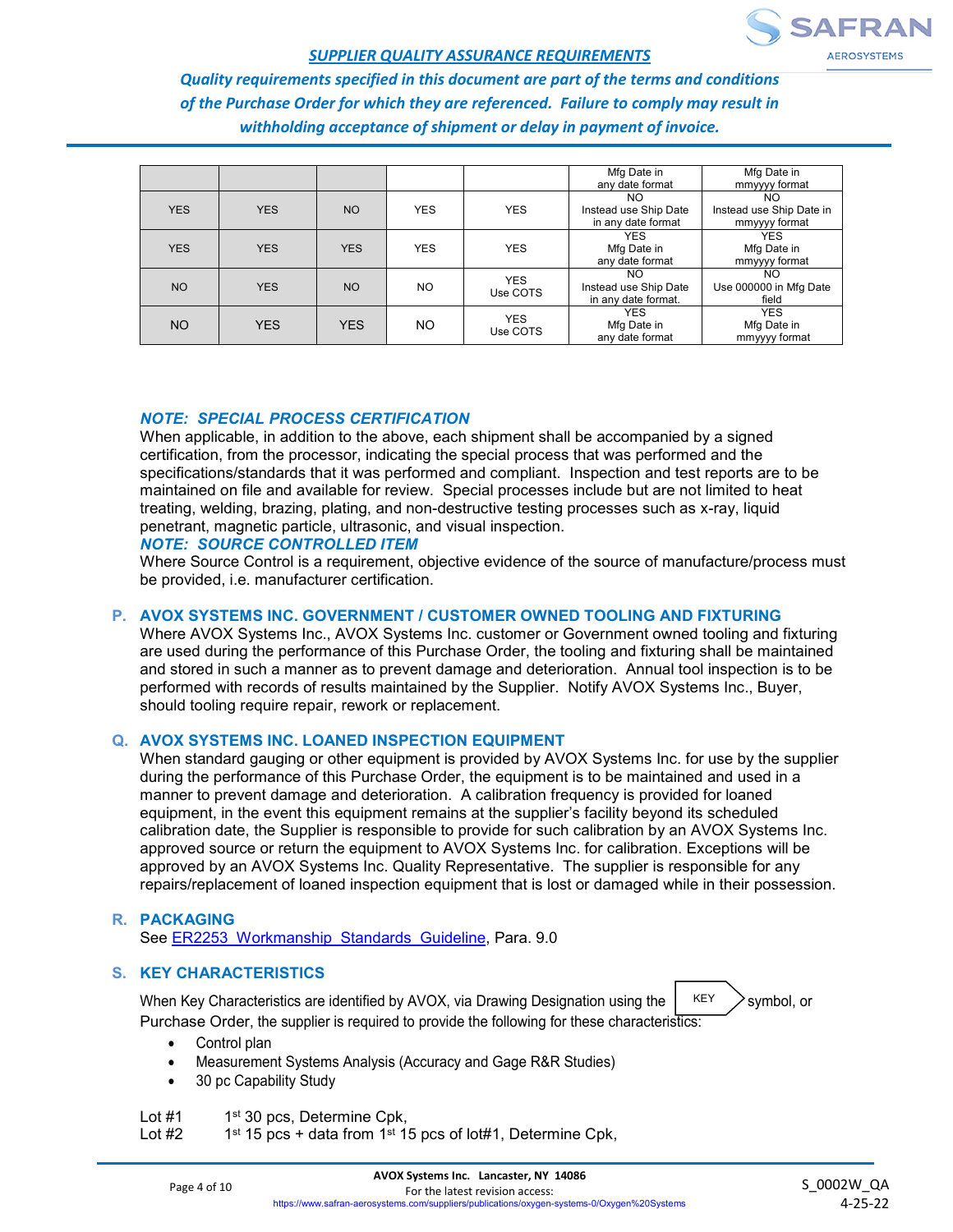

*Quality requirements specified in this document are part of the terms and conditions of the Purchase Order for which they are referenced. Failure to comply may result in withholding acceptance of shipment or delay in payment of invoice.*

Lot #3  $1$ <sup>st</sup> 10 pcs + data from 1<sup>st</sup> 10 pcs of lot#1 + data from 1<sup>st</sup> 10 pcs of lot#2, Determine Cpk, etc., etc.

The supplier must request approval for proposed changes to the process. The control plan must be submitted to AVOX prior to the implementation of any process change. The supplier will be notified and the approved Control Plan will be returned to the supplier. Any change to the process may require an updated Measurement System Analysis, and/or Capability Study.

Variation management activities must be performed until the process or processes that influence that characteristic are in control and process capability (>1.67 Cpk) has been established. Appropriate monitoring methodology such as SPC is then implemented to assure continued performance.

NOTE: Other variation methods such as control of process settings, standard processes and mistake proofing are encouraged and recommended to ensure process stability and capability. However, quantifiable evidence must be used to demonstrate that the controls are effective. Ref. SAE AS9103.

Related codes:

- C. FIRST-ARTICLE INSPECTION (FAI)
- F. SUPPLIER CONTROLLED PRODUCT/PROCESS CHANGES

# **T. SHELF LIFE CERTIFICATION (where applicable)**

At the point of delivery, products shall have at least 80% of the usable shelf life remaining, as defined by the manufacturer. Each shipment shall be accompanied by a signed and dated certification listing shelf life, cure and/or manufacture date and expiration date. Cure and /or manufacturing date shall also be physically marked on product or packaging. Marking of expiration date is the preferred method.

- **NOTE**: for O-rings, gaskets, seals etc. made from elastomers, reference SAE ARP 5316
- **NOTE**: for other components made from elastomeric, reference MIL-HDBK-695
- **NOTE**: for cylinders reference **[P\\_0066AW\\_QA](file://aoxfs01/mansysdev/NEW%20AOS/P_0066AW_QA_Cylinder_Matrix.pdf)**

# **U. CONFLICT MINERALS**

Supplier recognizes, consistent with the public policy underlying enactment of the Conflict Minerals provision (Section 1502) of the Dodd-Frank Wall Street Reform and Consumer Protection Act (the "Act"), the significant legal and non-legal risks associated with sourcing tin, tantalum, tungsten and gold (the "Conflict Minerals") from the Democratic Republic of the Congo (DRC) or its surrounding countries (Angola, Burundi, Central African Republic, Rwanda, South Sudan, Tanzania, Uganda and Zambia). Accordingly, Supplier commits to comply with Section 1502 of Dodd-Frank and its implementing regulations. In particular, Supplier commits to have in place a supply chain policy and processes to undertake (1) a reasonable inquiry into the country of origin of Conflict Minerals incorporated into products it provides Buyer; (2) due diligence of its supply chain, as necessary, to determine if Conflict Minerals sourced from the DRC countries directly or indirectly support unlawful conflict there, and (3) risk assessment and mitigation actions necessary to implement the country of origin inquiry and due diligence procedures. Supplier shall take all other measures as are necessary to comply with the Act and its implementing regulations, as they may be amended over time.

**V. REACH** (ref ZA-Q-1030, para. 32.2, and http://echa.europa.eu/information-on-chemicals/registeredsubstances)

The supplier agrees to:

Meet European (CE) Regulation n° 1907/2006 (REACH) regarding registration, evaluation, authorization and restriction of chemicals by:

• Ensuring that authorization for use has been granted for chemicals included in appendix XIV,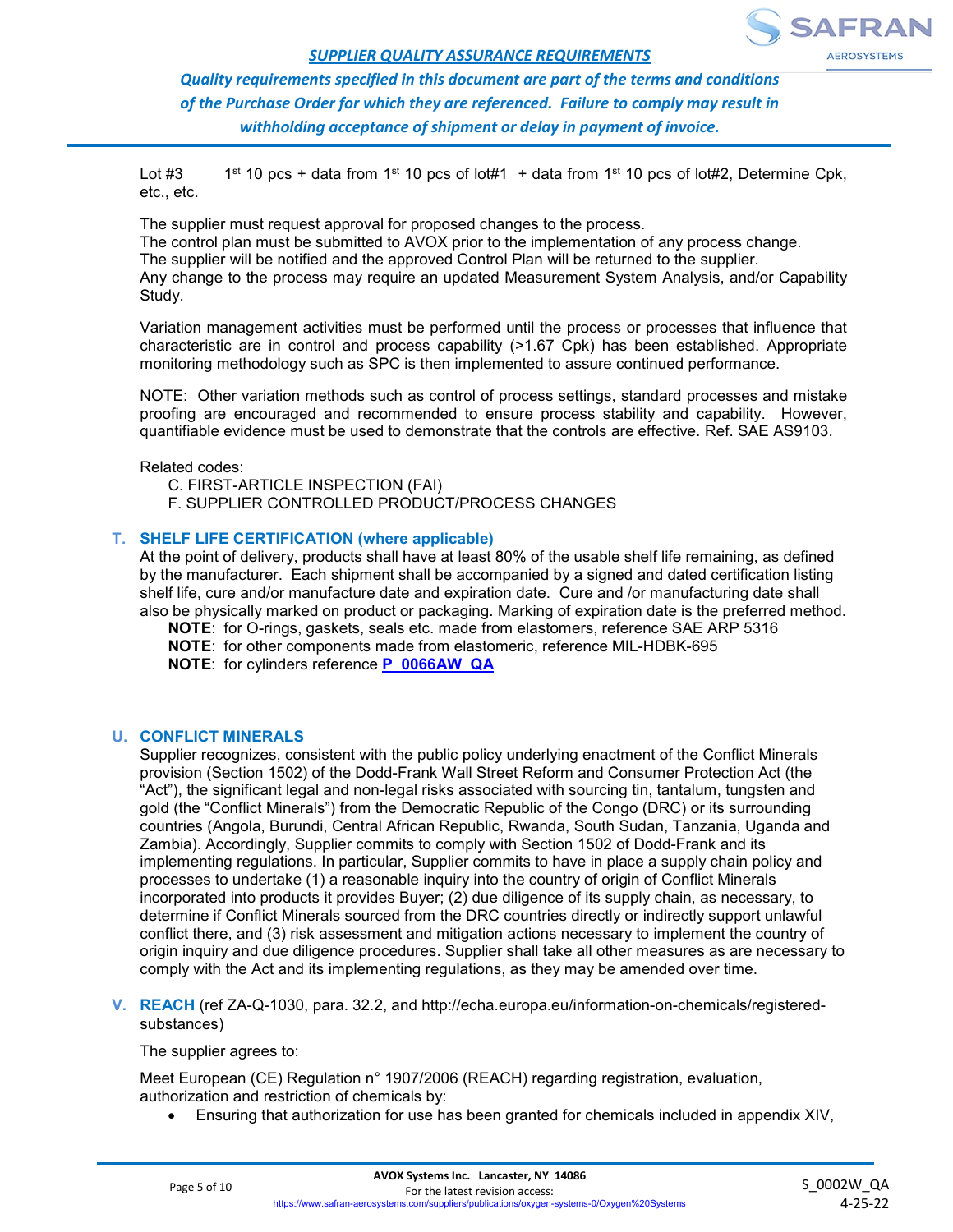

*Quality requirements specified in this document are part of the terms and conditions of the Purchase Order for which they are referenced. Failure to comply may result in withholding acceptance of shipment or delay in payment of invoice.*

- Informing if a candidate substance is in an item with a concentration above of 0.1% weight by weight,
- Ensuring registration of substances used,
- Informing, if concerned, if a substance included in appendix XVII (substances with restrictive uses) is included in an item

Propose, as soon as possible, alternate solution to a substance part of the candidate's substances in order to ensure continuity of deliveries.

**W. RIGHT OF ENTRY:** Representatives of AVOX, an AVOX customer, and/or cognizant Government Agencies (if non-domestic, equivalent Government Agency), have the right with the approval of AVOX Systems to inspect and evaluate Seller's and all Seller's subcontractors, facilities, systems, data, equipment, personnel and all completed articles manufactured for AVOX Systems.

# **X. COUNTERFEIT PARTS/MATERIALS PREVENTION**

a. Seller shall not deliver Counterfeit Work or Suspect Counterfeit Work to Buyer under this Contract. Seller shall establish and maintain a Counterfeit Prevention and Control Plan (CPCP), using current versions of AS-5553 or AS6174 as content guidelines. The purpose of Seller's CPCP shall be to document a robust, risk-based process to prevent the delivery of and to control counterfeit or suspect counterfeit parts/materials. Seller's CPCP shall document the processes used to prevent, detect, mitigate, disposition, and report suspected or confirmed counterfeit parts/materials or assemblies containing same. Seller's counterfeit prevention process shall include training of appropriate personnel to ensure awareness, prevention and mitigation of Counterfeit Work and implementation of the counterfeit prevention processes. Seller shall maintain counterfeit risk mitigation processes in accordance with industry recognized standards and with any other specific requirements identified in this Contract.

b. Seller shall only purchase parts/materials to be delivered to Buyer as Work directly from Authorized Sources of Supply. Authorized Sources of Supply include: The Original Manufacturer (OM) of the parts/materials, including mills and foundries, and Authorized Aftermarket Manufacturer (AAM) of the parts/materials, their Authorized Suppliers (AS), or suppliers that obtain such parts/materials exclusively from the OM/AAM/AS. If Seller is unable to acquire parts/materials from the OM/AAM/AS because of nonavailability from such sources, Seller may obtain parts/materials from another source only if Seller's inspection and other counterfeit risk mitigation processes are employed to ensure the authenticity of the Work, and Seller has received advanced written approval from the Buyer.

Seller is responsible for the authenticity of all parts/materials provided to Buyer and evidence of authenticity is subject to review by the Buyer and it's customer upon request.

c. Seller shall notify the buyer of the pertinent facts of a nonconformance if Seller becomes aware or suspects that it has furnished Counterfeit Work. Suspect counterfeit parts/materials shall be treated as Nonconforming Items as they relate to the Seller notification process, including the quarantining and reporting of suspect parts/materials.

d. Sellers eligible for utilization of the Government-Industry Data Exchange Program ("GIDEP") shall utilize the GIDEP process to alert the industry of encountered counterfeit parts/materials.

e. Seller shall include this clause or equivalent provisions in lower tier subcontracts for the delivery of parts/materials that will be included in or furnished as Work to Buyer.

Page 6 of 10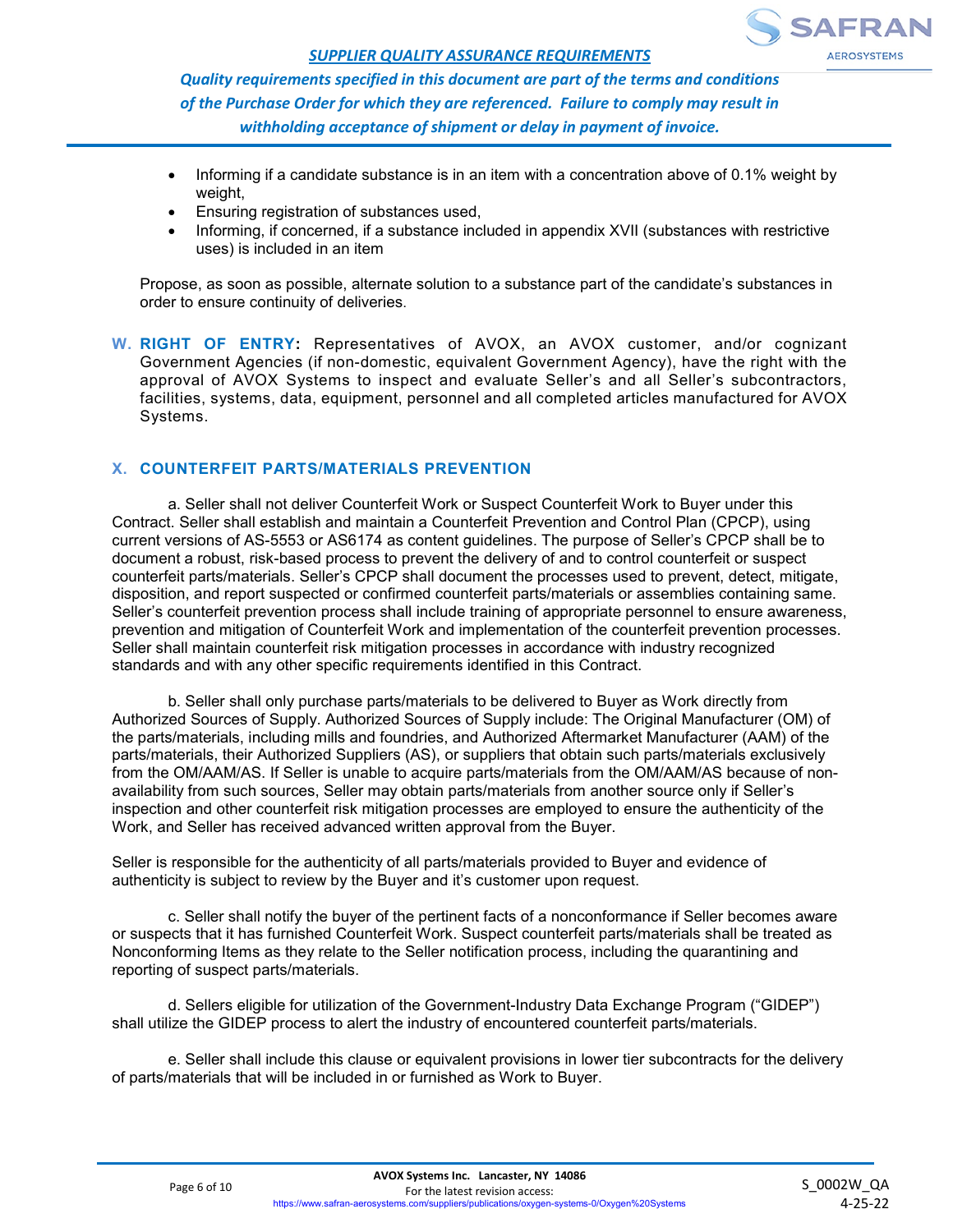

*Quality requirements specified in this document are part of the terms and conditions of the Purchase Order for which they are referenced. Failure to comply may result in withholding acceptance of shipment or delay in payment of invoice.*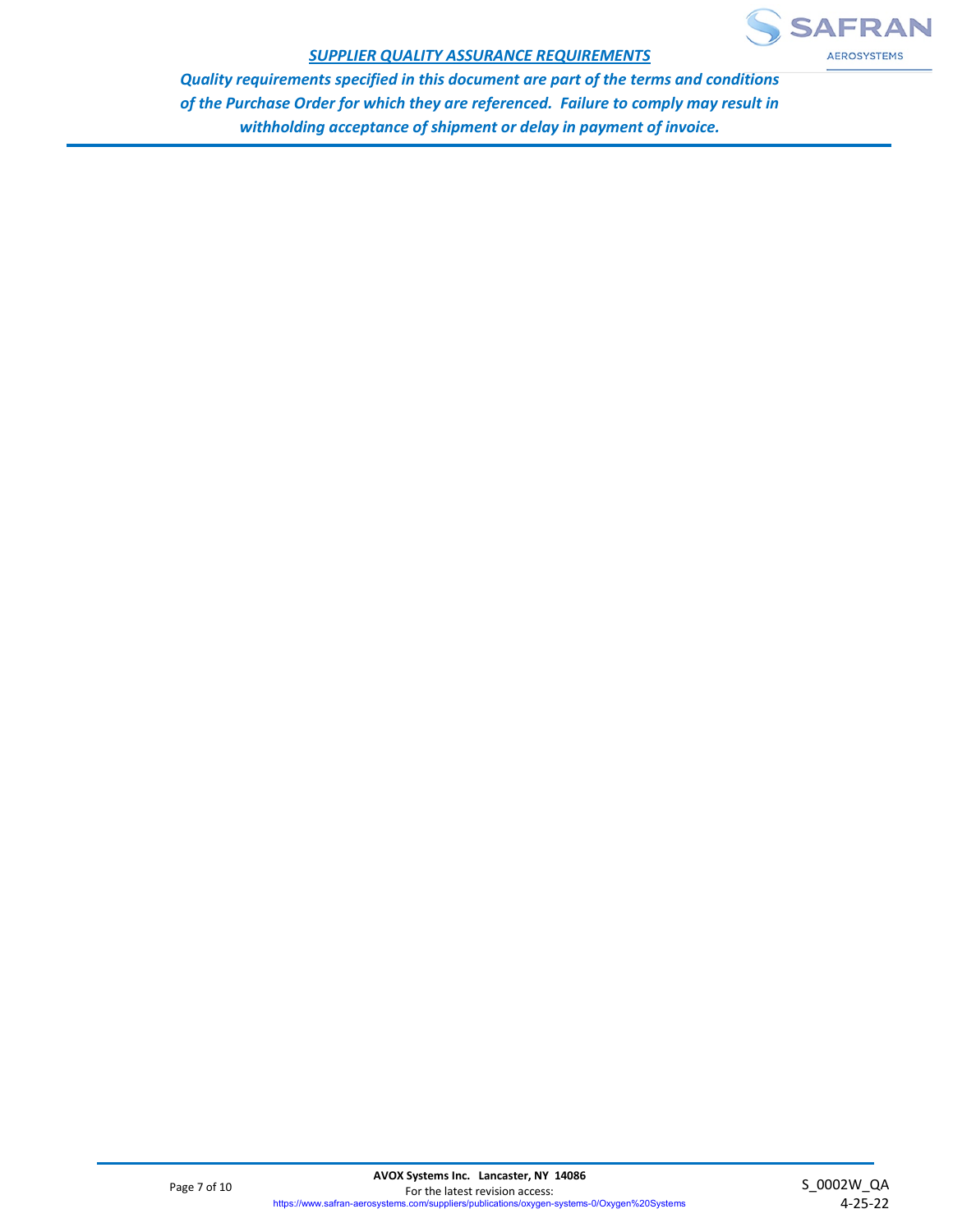

*Quality requirements specified in this document are part of the terms and conditions of the Purchase Order for which they are referenced. Failure to comply may result in withholding acceptance of shipment or delay in payment of invoice.*

### **VARIABLE QUALITY CODES**

 **These additional requirements apply only when called out on the purchase order by specific code number.**

#### **103 CALIBRATION SERVICE REQUIREMENTS**

The supplier shall maintain a calibration system certified to the requirements of ISO 17025. **A current ISO 17025 Certificate must be submitted to AVOX System, Inc.**

#### **105 QUALITY MANAGEMENT SYSTEM**

The supplier shall maintain a Quality Management System certified with the applicable requirements of AS9100.

#### **304 FUNCTIONAL TEST REPORT**

Each shipment shall be accompanied by a copy of the actual Functional Test Report, which reflects the quantitative data on which product acceptance was based. Reports shall be identified to the product by serial number (each unit supplied), batch/lot number or other traceable means.

### **400 AVOX SYSTEMS INC. SOURCE INSPECTION**

The supplier shall notify AVOX Systems Inc. Procurement at least (72) hours prior to the start of final inspection and/or acceptance test to facilitate witnessing by an AVOX Systems Inc. representative(s). The supplier shall not proceed without AVOX Systems authorization.

# **401 GOVERNMENT SOURCE INSPECTION**

Government Source Inspection is required prior to shipment. Upon receipt of this order, promptly notify the Government Representative who normally services your facility so that appropriate planning for inspection can be accomplished.

#### **404 AIRWORTHINESS DIRECT SHIPMENTAUTHORIZATION**

An 8130-3/EASA FORM 1 or equivalent tag is required when direct shipment authorization has been granted by AVOX Systems.

#### **800 VERIFICATION TEST SPECIMENS**

Specimens of materials or products shall be furnished to AVOX Systems Inc. for verification testing. Specimens shall be of the type, configuration, and quantity required by AVOX Systems Inc. drawings, specifications and test standards.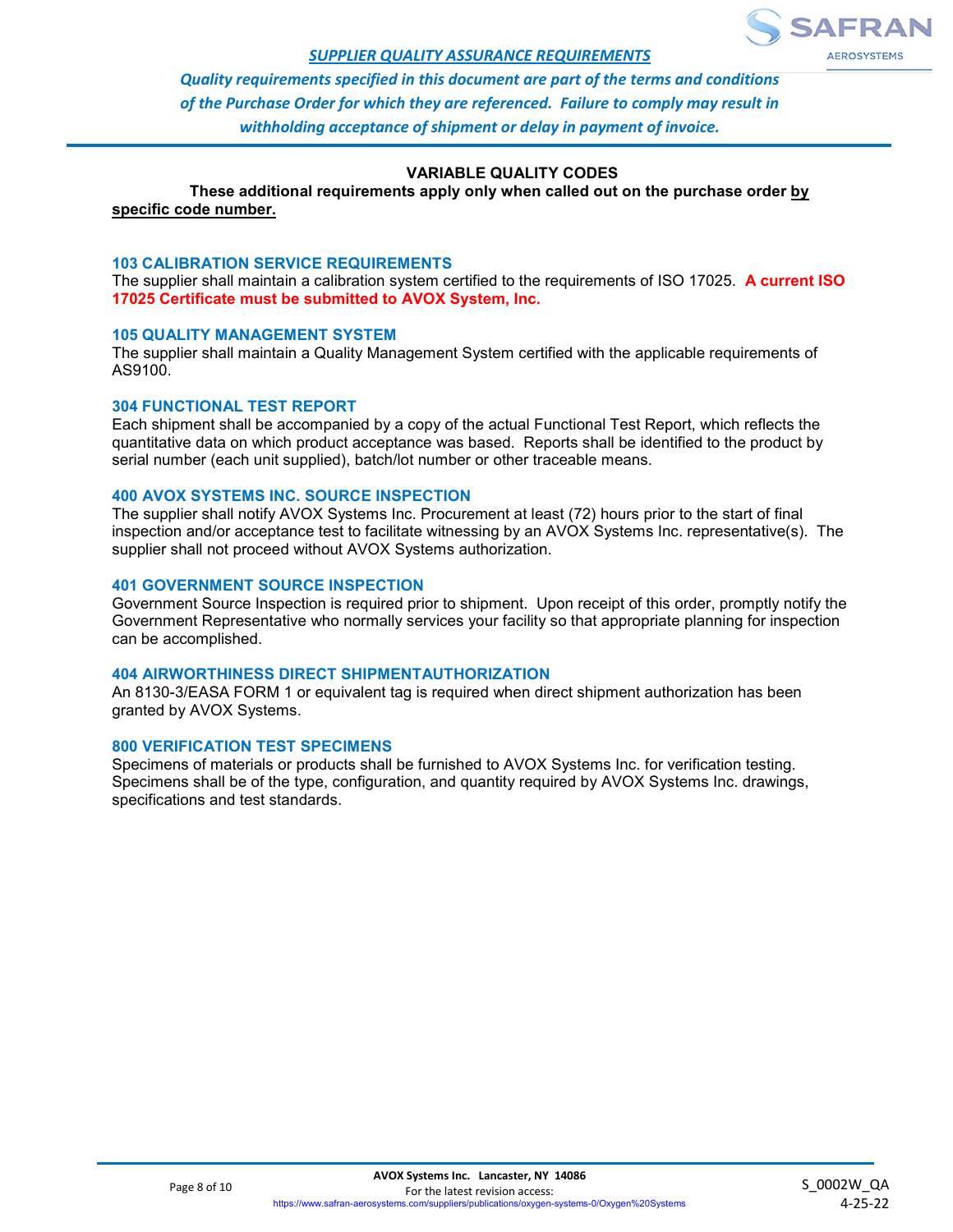

*Quality requirements specified in this document are part of the terms and conditions of the Purchase Order for which they are referenced. Failure to comply may result in withholding acceptance of shipment or delay in payment of invoice.*

# **904 OXYGEN CLEAN PRODUCTS**

**Reference S\_0014\_QA Supplier Requirements for Oxygen Cleaning**

|      | ∣ Code ∣ Cleanliness Level | <b>NVR</b>           |
|------|----------------------------|----------------------|
|      | $904A$   ARP 1176-3        | 3 mg/ $ft^2$         |
| 904B | ARP 1176-1                 | 1 mg/ft <sup>2</sup> |

#### **904 (A / B) OXYGEN CLEAN PRODUCTS**

Components and/or assemblies being supplied have HIGH PRESSURE LIFE-SUPPORT BREATHING APPLICATION.

Therefore, at a minimum, prior to assembly, components must meet the requirements of SAE ARP 1176-X (Oxygen System and Component Cleaning and Packaging).

- **Cleanliness** 
	- o Non Volatile Residue, NVR ARP1176-X per SAE ARP 1176, rev A,
	- $\circ$  Visual inspection using black and white light is acceptable in lieu of particulate verification for size and count. (ref SAE ARP 1176, table 2)
- Equipment Cleaning Category
	- o Cleaning Level ARP1176-X per rev A (ref. SAE ARP 1176, table 1)<br>○ Work Area: (General Clean Room. Class B. or. Class C with Lamina
	- Work Area: (General Clean Room, Class B, or, Class C with Laminar Flow Bench) ref. SAE ARP 1176, 4.1.1

In the case of subassemblies, subsequent assembly and packaging processes containing these components must preserve the required cleanliness level.

In the event that the drawing specifies AVOX Systems' internal document SMP 7700009, the supplier is to comply for cleanliness requirements of ARP 1176-X.

Each shipment shall be accompanied by a signed Certificate of Conformance indicating that parts were cleaned. packaged, and labeled in accordance with SAE ARP1176-X cleaned, packaged, and labeled in

### **ASSEMBLY NOTES (904A/904B): Components MUST be cleaned and verified meeting the requirements stated herein PRIOR to assembly.**

Components used must be assembled in a clean environment; use of smocks and gloves is required. Prior to assembly, components will be subjected to "particle purge" pressure blow off with clean, dry, filtered air. The assembled components must comply with the cleanliness levels and preservation and packaging requirements of this document.

# **905 CRITICAL TO FUNCTION ITEM – VALIDATION OF TEST REPORT ACCURACY**

AVOX has identified the raw material for this item as critical to its function. Therefore, Avox requires the implementation of a process to validate the accuracy of test reports. This process involves the following:

- 1. Given a piece of raw material and its corresponding original chemical and/or mechanical test report(s), obtain third party validation results for these chemical and/or mechanical properties contained in the original test report(s). This third party validation must be performed for each original testing facility once per year.
- 2. Provide evidence (signature and date) that the results from the original chemical/mechanical test report(s) were compared to the results generated by the third party testing facility and that no significant difference exists between the two.
- 3. In addition to the supplier's Certificate of Conformance, each shipment must then contain (1) the original chemical/mechanical test report(s), (2) the third party validation results, and (3) the evidence of that the comparison was performed.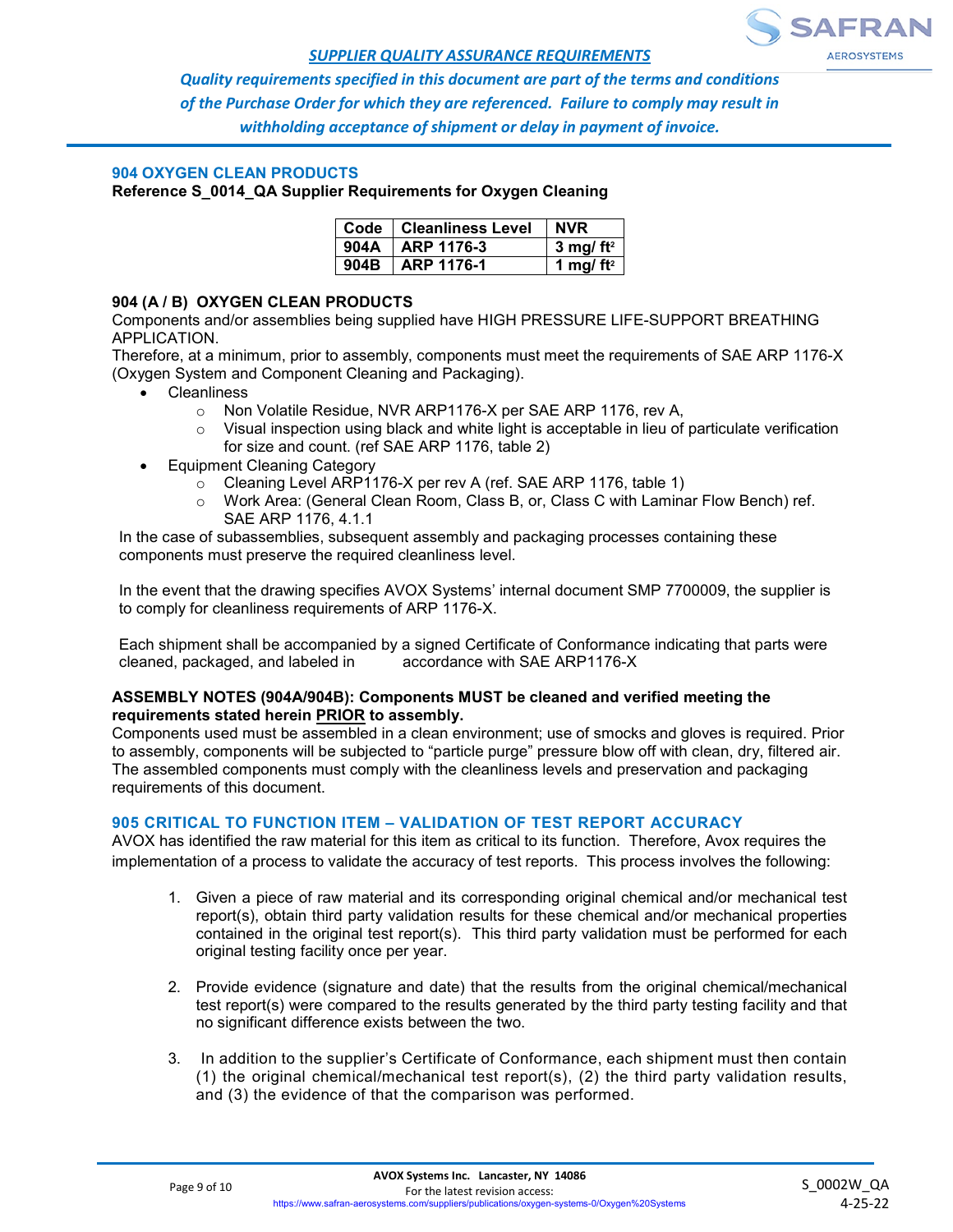

*Quality requirements specified in this document are part of the terms and conditions of the Purchase Order for which they are referenced. Failure to comply may result in withholding acceptance of shipment or delay in payment of invoice.*

### **1300 LOT CONTROL**

*Component parts or subassemblies identified with a Code 1300 have been determined to be "Critical to Quality".* 

### **BATCH/LOT IDENTIFICATION**

*The batch/lot identification will include traceability to; the original mill date, lot #, heat #, mixing date, or any other suitable means of tracing the raw material and process back to its original manufacture, where (location), when (date), who (operator), how (process parameters).* 

#### **RAW MATERIAL**

*The supplier shall maintain full traceability of all raw material(s) used in the manufacturing of components delivered to AVOX. The supplier shall flow down traceability requirements to their sub-contractors of raw materials used in the manufacturing of the component part or sub-assembly and shall be traceable to the original lot of raw material(s) from the original manufacturer.*

#### **MATERIAL LOT CHANGES**

*The supplier must to able to identify and segregate components manufactured from different lots of raw material(s). In cases where there were two different lots of materials used to produce the delivered component part or sub-assembly, or a process change(s) occurred, the manufacturing lot(s) shall be kept separate and identified with a unique Batch/Lot/Manufacturing Identification Number.* 

### **PROCESS LOT CHANGES**

In cases where there were two different lots of materials used to produce the delivered *component part or sub-assembly, or a process change(s) occurred, the manufacturing lot(s) shall be kept separate and identified with a unique Batch/Lot/Manufacturing Identification Number.*

*Material(s) supplied by AVOX which are used in the delivered component are traceable through AVOX's "Material Acceptance Tag" which provides visibility to the "Transaction/Batch Lot Control Number.*

### **CHANGE AUTHORITY**

#### *Changes in Batch/Lot requiring AVOX Systems Inc. approval*

- Any changes, including but not limited to; method, material, measurement, manpower, environment, and any other source of variation affecting product quality.
- Source of raw material

#### **PROCESS/MATERIAL CHANGES**

Permissible changes without notification to AVOX Systems Inc.:

- Shift/ Operator (from list of qualified approved operators)
- Raw material lot changes,

#### *Note: the above changes require new batch/lot identification.*

#### **DELIVERABLE**

Raw material batch lot control number(s) and supplier internal manufacturing work order number shall be listed on the supplier Certification of Conformance.

# **1420 SHELF LIFE CERTIFICATION (consumable products/materials)**

At the point of delivery, products/materials shall have a minimum usable shelf life of 2 months, as defined by the manufacturer. Each shipment shall be accompanied by a signed and dated certification